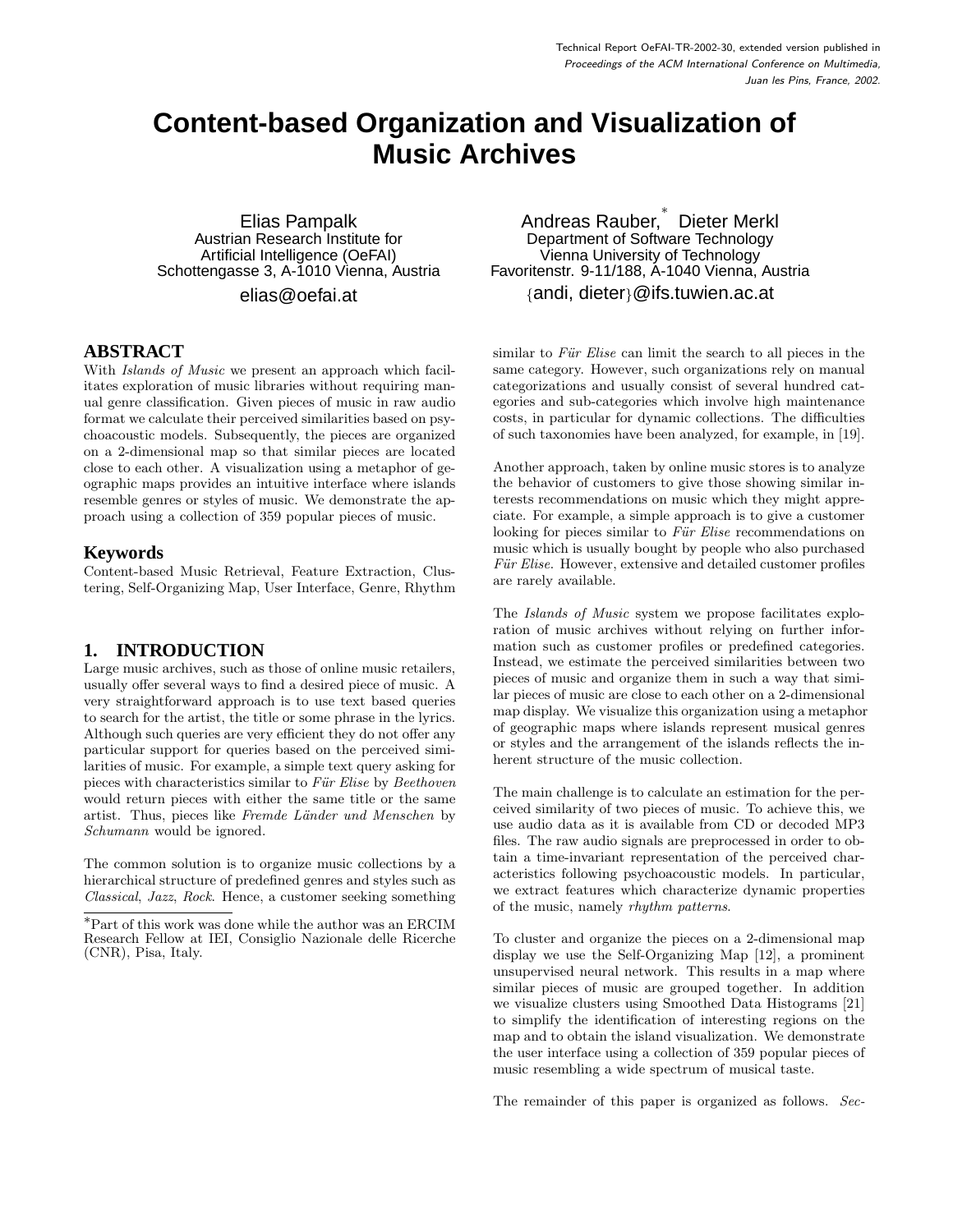tion 2 briefly reviews related work. The feature extraction process is presented in Section 3, followed by the organization and visualization of the music archives, which is presented in Section 4. We give a brief discussion of the user interface in Section 5 and present experiments in Section 6. Finally, in Section 7 some conclusions are drawn.

# **2. RELATED WORK**

A vast amount of research has been conducted in the field of content-based music and audio retrieval. For example, methods have been developed to search for pieces of music with a particular melody. The queries can be formulated by humming and are usually transformed into a symbolic melody representation, which is matched against a database of scores usually given in MIDI format. Research in this direction is reported in, e.g. [1, 2, 10, 14, 26]. Other than melodic information it is also possible to extract and search for style information using the MIDI format. For example, in [5] solo improvised trumpet performances are classified into one of the four styles: lyrical, frantic, syncopated, or pointillistic.

The MIDI format offers a wealth of possibilities, however, only a small fraction of all electronically available pieces of music are available as MIDI. A more readily available format is the raw audio signal to which all other audio formats can be decoded. One of the first audio retrieval approaches dealing with music was presented in [33], where attributes such as the pitch, loudness, brightness and bandwidth of speech and individual musical notes were analyzed. Several overviews of systems based on the raw audio data have been presented, e.g. [9, 17]. However, most of these systems do not treat content-based music retrieval in detail, but mainly focus on speech or partly-speech audio data.

Furthermore, only few approaches in the area of contentbased music analysis have utilized the framework of psychoacoustics. Psychoacoustics deals with the relationship of physical sounds and the human brain's interpretation of them, cf. [34]. One of the first exceptions is [8], where psychoacoustic models are used to describe the similarity of instrumental sounds. The approach is demonstrated using a collection of about 100 instruments, which are organized using a Self-Organizing Map (SOM) in a similar way as presented in this paper. For each instrument a short sound (300 milliseconds) is analyzed and steady state sounds with a duration of 6 milliseconds are extracted. These steady state sounds are interpreted as the smallest possible building blocks of music. The dynamic properties of a sound are described through the sequence of building blocks. Although this approach yields promising results, the application to pieces of music with a length of several minutes is not straightforward.

A model of the human perceptual behavior of music using psychoacoustic findings was presented in [28] together with methods to compute the similarity of two pieces of music. A more practical approach to the topic was presented in [31] where music given as raw audio is automatically classified into genres based on musical surface and rhythm features. The rhythm features are similar to the rhythm patterns we extract, with the main difference that we analyze the rhythm in 20 frequency bands separately.



Figure 1: Overview of the feature extraction process.

Our work has its origin in [23] where a mediaplayer is used to decompose the acoustic waves into frequency bands. Subsequently, the activity in some of the bands are analyzed using a Fourier transformation. The resulting complex coefficients are used as feature vectors to train a SOM. In this paper we present a redesigned feature extraction process based on psychoacoustic models. Furthermore, we developed methods to interpret the trained SOMs in terms of the underlining structure and its musical meaning.

## **3. FEATURE EXTRACTION**

Digitized music in good sound quality (44kHz, stereo) with a duration of one minute is represented by approximately 10MB of data in its raw format. These ones and zeros describe the physical properties of the acoustical waves we hear. From this huge amount of numbers we extract features enabling us to calculate the similarities of two pieces of music. Selecting the features to extract and how to extract them is the most critical decision in the process of creating a content-based organization of a music archive. We present features which are robust towards non-perceptive variations and on the other hand resemble characteristics which are critical to our hearing sensation, namely, rhythm patterns in various frequency bands.

The process of extracting the patterns consists of 10 transformation steps and is divided into two main stages. In the first stage, the loudness sensation per frequency band in short time intervals is calculated from the raw music data. In the second stage, the loudness modulation in each frequency band over a time period of 6 seconds is analyzed in respect to reoccurring beats. Figure 1 gives an overview of the process. The various feature extraction steps are presented in more detail in the following subsections.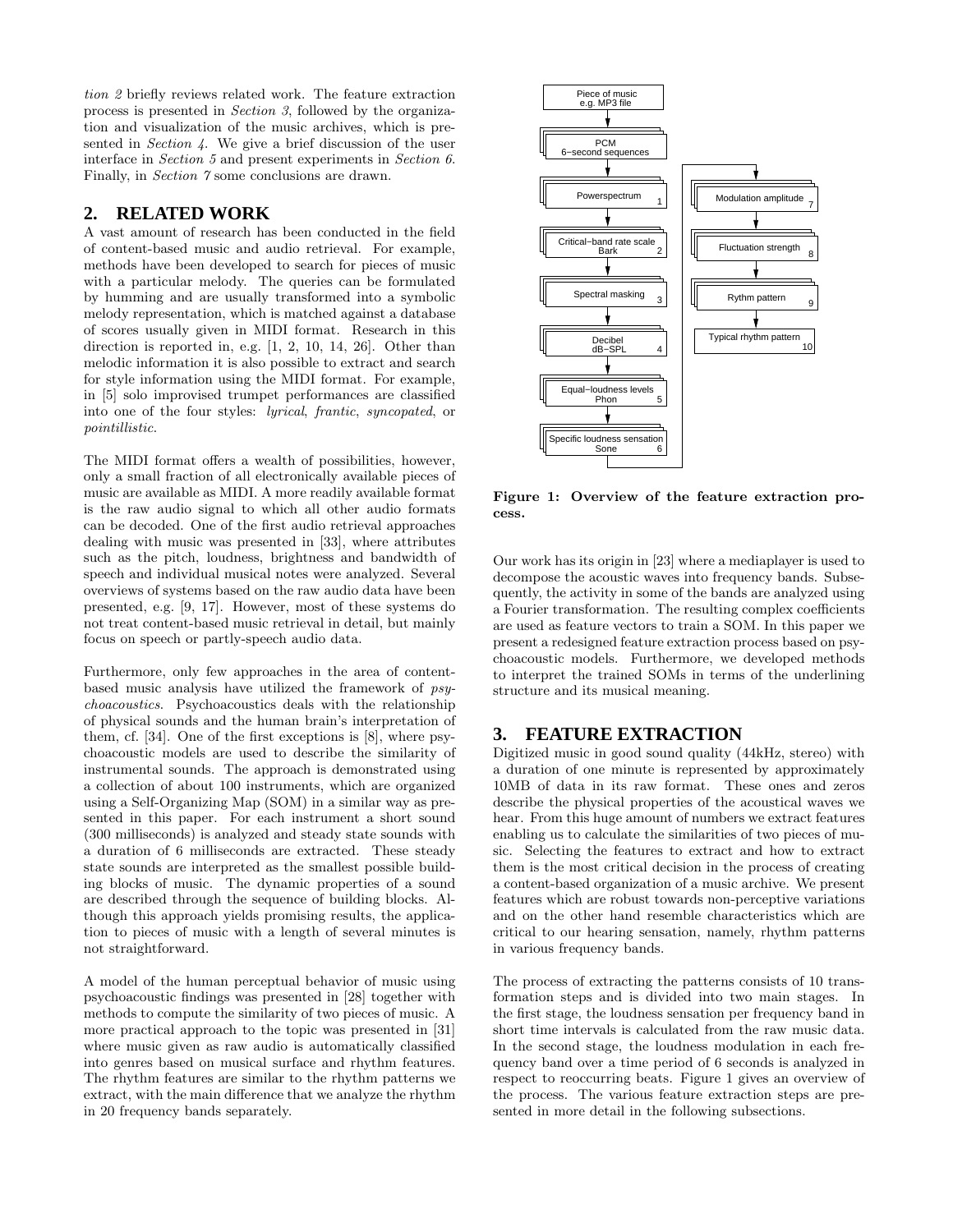## **3.1 Raw Audio Data**

The pieces of music we use are given as MP3 files, which we decode to the raw Pulse Code Modulation (PCM) audio format. As mentioned before, the raw audio format of music in good quality requires huge amounts of storage. However, humans can easily identify the genre of a piece of music even if its sound quality is rather poor. Thus, for our experiments we reduced the quality and as a consequence the amount of data to a level which is computationally feasible while ensuring that human listeners are still easily capable of identifying the genre of a piece. In particular, we reduced stereo sound quality to mono and down-sampled the music from 44kHz to 11kHz. Furthermore, we divided each piece into 6-second sequences and selected only every third of these after removing the first two and last two sequences to avoid lead-in and fade-out effects. The duration of 6 seconds  $(2^{16}$  samples) was chosen because it is long enough for human listeners to get an impression of the style of a piece of music while being short enough to optimize the computations. All in all, we reduced the amount of data by the factor of over 24 without losing relevant information, i.e. a human listener is still able to identify the genre or style of a piece of music given the few 6-second sequences in lower quality.

#### **3.2 Specific Loudness Sensation**

In the first stage of the feature extraction process, the specific loudness sensation (Sone) per critical-band (Bark) is calculated in 6 steps starting with the PCM data. (1) First the power spectrum of the audio signal is calculated using a Fast Fourier Transformation (FFT). We use a window size of 256 samples which corresponds to about 23ms at 11kHz, and a Hanning window with  $50\%$  overlap. (2) The frequencies are bundled into 20 critical-bands according to the Bark scale [34]. These frequency bands reflect characteristics of the human auditory system, in particular of the cochlea in the inner ear. Below 500Hz the critical-bands are about 100Hz wide. Above 500Hz the width increases rapidly with the frequency. The 24th critical-band has a width of 3500Hz and is centered at 13500Hz. (3) Spectral masking effects are calculated based on [29]. Spectral Masking is the occlusion of a quiet sound by a louder sound when both sounds are present simultaneously and have similar frequencies. (4) The loudness is calculated first in decibel relative to the threshold of hearing, also known as dB-SPL, where SPL is the abbreviation for sound pressure level. (5) From the dB-SPL values we calculate the equal loudness levels with their unit Phon. The Phon levels are defined through the loudness in dB-SPL of a tone with 1kHz frequency. A level of 40 Phon resembles the loudness level of a 40dB-SPL tone at 1kHz. The loudness level of an acoustical signal with a specific dB-SPL value depends on the frequency of the signal. For example, a tone with 65dB-SPL at 50Hz has about 40 Phon [34]. (6) Finally the loudness is calculated in Sone based on [4]. The loudness of the 1kHz tone at 40dB-SPL is defined to be 1 Sone. A tone twice as loud is defined to be 2 Sone and so on. Figure 2 summarizes the main characteristics of the psychoacoustic model used to calculate the specific loudness sensation.

After the first preprocessing stage a piece of music is represented by several 6-second sequences. Each of these sequences contains information on how loud the piece is at a specific point in time in a specific frequency band.



Figure 2: The equal loudness contours for 3, 20, 40, 60, 80, and 100 Phon are represented by the dashed lines. The respective Sone values are 0, 0.15, 1, 4, 16, and 64 Sone. The dotted vertical lines mark the positions of the center frequencies of the 24 criticalbands. The dip around 2kHz to 5kHz corresponds to the frequency spectrum we are most sensitive to.



Figure 3: The relationship between the modulation frequency and the weighting factors of the fluctuation strength.

## **3.3 Rhythm Patterns**

In the second stage of the feature extraction process, we calculate a time-invariant representation for each piece in 3 further steps, namely the rhythm pattern. The rhythm pattern contains information on how strong and fast beats are played within the respective frequency bands.

(7) First the amplitude modulation of the loudness sensation per critical-band for each 6-second sequence is calculated using a FFT. (8) The amplitude modulation coefficients are weighted based on the psychoacoustic model of the fluctuation strength [7]. The amplitude modulation of the loudness has different effects on our hearing sensation depending on the modulation frequency. The sensation of fluctuation strength is most intense around 4Hz and gradually decreases up to a modulation frequency of 15Hz (cf. Figure 3). In our experiments we investigate the rhythm patterns up to 600 beats per minute (bpm) which is equivalent to a modulation frequency of 10Hz.

For each of the 20 frequency bands we obtain 60 values for modulation frequencies between 0 and 10Hz. This results in 1200 values representing the fluctuation strength. (9) To distinguish certain rhythm patterns better and to reduce irrelevant information, gradient and Gaussian filters are ap-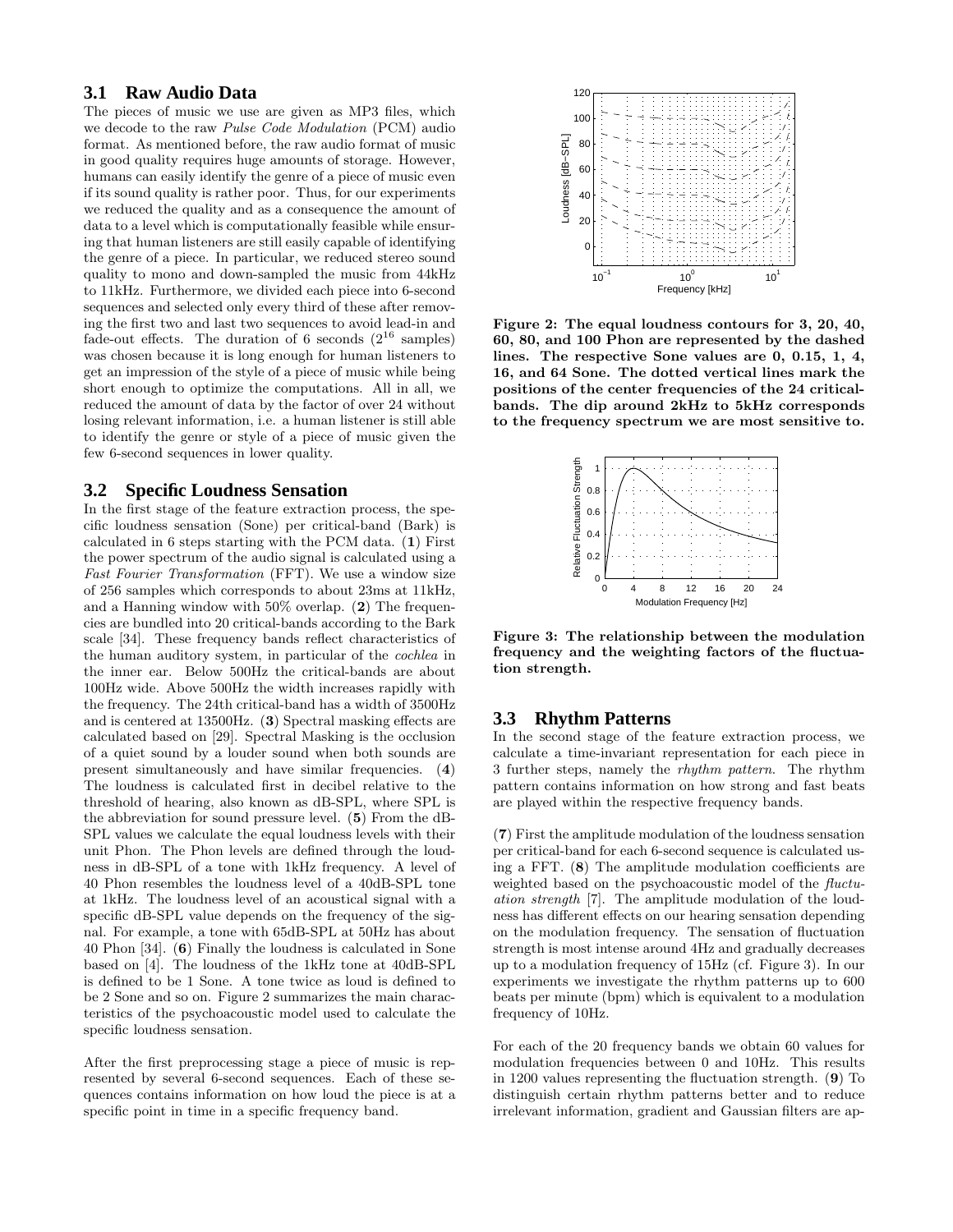

Figure 4: The data before and after the first feature extraction stage. The top row represents the transformation of a 6-second sequence from Beethoven, Für Elise and the bottom row a 6-second sequence from Korn, Freak on a Leash.

plied. In particular, we use gradient filters to emphasize distinctive beats, which are characterized through a relatively high fluctuation strength at a specific modulation frequency compared to the values immediately below and above this specific frequency. We apply a Gaussian filter to increase the similarity between two characteristics in a rhythm pattern which differ only slightly in the sense of either being in similar frequency bands or having similar modulation frequencies.

Finally, to obtain a single representation for each piece of music based on the rhythm patterns of its sequences, (10) the median of the corresponding sequences is calculated. We have evaluated several alternatives using Gaussian mixture models, fuzzy c-means, and k-means pursuing the assumption that a piece of music contains significantly different rhythm patterns (see [20] for details). However, the median, despite being by far the simplest technique, yielded comparable results to the more complex methods. Other simple alternatives such as the mean proved to be too sensitive to outliers.

At the end of the feature extraction process each piece of music is represented by a  $20\times60$  matrix. In our experiments with 359 pieces we further reduced the dimensionality from 1200 to 80 using Principial Component Analysis without losing much of the variance in the data [20].

#### **3.4 Illustrations**

Figure 4 illustrates the data before and after the first feature extraction stage using the first 6-second sequences extracted from Beethoven, Für Elise and from Korn, Freak on a Leash. The sequence of  $F\ddot{u}r$  Elise contains the main theme starting shortly before the 2nd second. The specific loudness sensation depicts each piano key played and the rhythm pattern has very low values with no distinctive vertical lines. This reflects that there are no strong beats reoccurring in the exact same intervals. On the other hand, Freak on a Leash which is classified as *Heavy Metal/Death Metal* is quite aggressive. Melodic elements do not play a major role and the specific loudness sensation is a rather complex pattern.

The rhythm patterns of all 6-second sequences extracted from Für Elise and from Freak on a Leash as well as their medians are depicted in Figure 5. The first subplots correspond to the sequences depicted in Figure 4.



(b) Korn, Freak on a Leash

Figure 5: The rhythm patterns of Beethoven, Für Elise and Korn, Freak on a Leash and their medians. The vertical axis represents the critical-bands from Bark 1-20, the horizontal axis the modulation frequencies from 0-10Hz, where Bark 1 and 0Hz is located in the lower left corner.

Generally, the different patterns within a piece of music have common properties. While Für Elise is characterized by a rather horizontal shape with low values, Freak on a Leash has a characteristic vertical line around 7Hz that reflects strong reoccurring rhythmic elements. It is also interesting to note that the values of the patterns of Freak on a Leash are up to 18 times higher compared to those of Für Elise.

To capture these common characteristics within a piece of music the median is a suitable approach. The median of  $F\ddot{u}r$ Elise indicates that there are common but weak activities in the range of 3-10 Bark with a modulation frequency of up to 5Hz. The single sequences of  $F\ddot{u}r$  Elise have many more details, for example, the first sequence has a minor peak around 5 Bark and 5Hz modulation frequency. That the median cannot represent all details becomes more apparent when analyzing *Freak on a Leash*. However, the main characteristics, namely the vertical line at 7Hz as well as the generic activity in the frequency bands are preserved.

Further examples are depicted in Figure 6. The typical rhythm pattern of Williams, Rock DJ has a strong bass which is represented by the white spot around Bark 1-2 and a little less then 2Hz modulation frequency (120bpm). The maximum values are about twice as high as those of Freak on a Leash because the beat plays a far more dominating role in this dance club song. The beats of Bomfunk MC's, In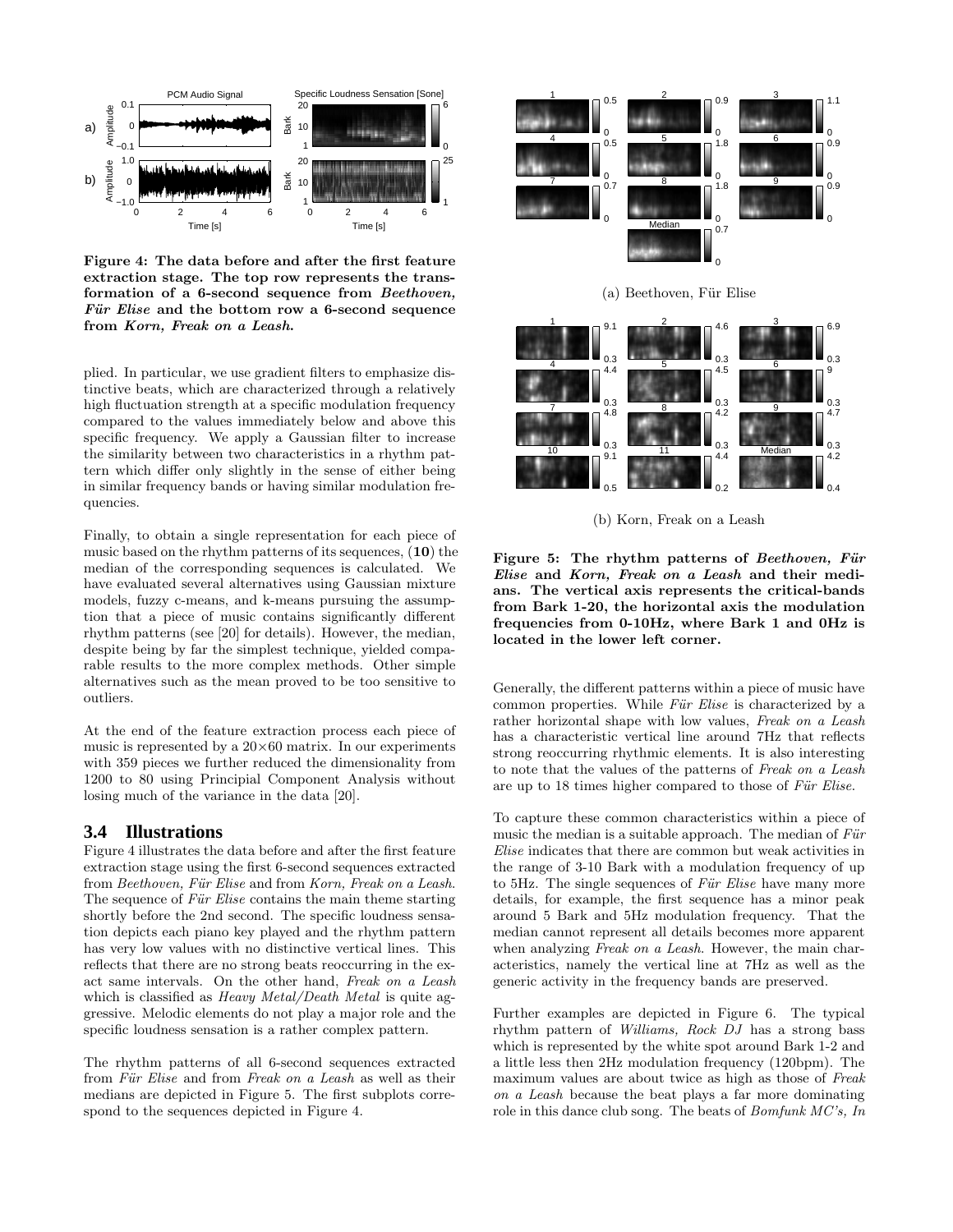

Figure 6: The median of the rhythm patterns of Robbie Williams, Rock DJ, Bomfunk MC's, In Stereo, and The Beatles, Yesterday. The axes represent the same scales as in Figure 5.

Stereo, which combines the styles of Hip Hop, Electro and House, are just as strong. However, the beats are also a lot faster 5Hz (300bpm). The final example depicts the median of the rhythm patterns of the song Yesterday by The Beatles. There are no strong reoccurring beats. The activation in the rhythm pattern is similar to the one of  $F\ddot{u}r$  Elise, except that the values are generally higher and that there are also activations in higher frequency bands.

## **4. ORGANIZATION AND VISUALIZATION**

We use the typical rhythm patterns as input to the Self-Organizing Map (SOM) [12] algorithm to organize the pieces of music on a 2-dimensional map display in such a way that similar pieces are grouped close together. We then visualize the clusters with a metaphor of geographic maps to create a user interface where islands represent musical genres or styles and the way the islands are automatically arranged on the map represents the inherent structure of the music archive.

#### **4.1 Self-Organizing Maps**

The SOM is a powerful tool for explorative data analysis, and in particular to visualize clusters in high-dimensional data. Methods with similar abilities include Principial Component Analysis [11], Multi-Dimensional Scaling [15], Sammon's mapping [27], or the Generative Topographic Mapping [3]. One of the main advantages of the SOM with regard to our application is, that new pieces of music, which are added to the archive, can easily be placed on the map according to the existing organization. Furthermore, the SOM is a very efficient algorithm which has proven to be capable of handling huge amounts of data. It has a strong tradition in the organization of large text archives [13, 24, 18], which makes it an interesting choice for large music archives.

The SOM usually consists of units which are ordered on a rectangular 2-dimensional grid. A model vector in the high-dimensional data space is assigned to each of the units. During the training process the model vectors are fitted to the data in such a way that the distances between the data items and the corresponding closest model vectors are minimized under the constraint that model vectors which belong to units close to each other on the 2-dimensional grid, are also close to each other in the data space.

For our experiments we use the batch-SOM algorithm. The algorithm consists of two steps that are iteratively repeated until no more significant changes occur. First the distances between all data items  $\{x_i\}$  and the model vectors  $\{m_j\}$  are computed and each data item  $x_i$  is assigned to the unit  $c_i$ that represents it best.

In the second step each model vector is adapted to better fit the data it represents. To ensure that each unit  $j$  represents similar data items as its neighbors, the model vector  $\mathbf{m}_i$  is adapted not only according to the assigned data items but also in regard to those assigned to the units in the neighborhood. The neighborhood relationship between two units  $j$  and  $k$  is usually defined by a Gaussian-like function  $h_{jk} = \exp(-d_{jk}^2/r_t^2)$ , where  $d_{jk}$  denotes the distance between the units j and k on the map, and  $r_t$  denotes the neighborhood radius which is set to decrease with each iteration t.

Assuming a Euclidean vector space, the two steps of the batch-SOM algorithm can be formulated as

$$
c_i = \underset{j}{\text{argmin}} \|\mathbf{x}_i - \mathbf{m}_j\|, \text{ and}
$$

$$
\mathbf{m}_j^* = \frac{\sum_i h_{jc_i} \mathbf{x}_i}{\sum_{i'} h_{jc_{i'}}},
$$

where  $\mathbf{m}_j^*$  is the updated model vector.

Several variants of the SOM algorithm exist. A particularly interesting variant regarding the organization of large music archives is the adaptive GHSOM [6] which provides a hierarchical organization and representation of the data. Experiments using the GHSOM to organize a music archive are presented in [25].

#### **4.2 Smoothed Data Histograms**

Several methods to visualize clusters based on the SOM can be found in the literature. The most prominent method visualizes the distances between the model vectors of units which are immediate neighbors and is known as the Umatrix [32]. We use Smoothed Data Histograms (SDH) [21] where each data item *votes* for the map units which represent it best based on some function of the distance to the respective model vectors. All votes are accumulated for each map unit and the resulting distribution is visualized on the map. As voting function we use a robust ranking where the map unit closest to a data item gets  $n$  points, the second  $n-1$ , the third  $n-2$  and so forth, for the n closest map units. All other map units are assigned 0 points. The parameter n can interactively be adjusted by the user. The concept of this visualization technique is basically a density estimation, thus the results resemble the probability density of the whole data set on the 2-dimensional map (i.e. the latent space). The main advantage of this technique is that it is computationally not heavier than one iteration of the batch-SOM algorithm.

To create a metaphor of geographic maps, namely Islands of Music, we visualize the density using a specific color code that ranges from dark blue (deep sea) to light blue (shallow water) to yellow (beach) to dark green (forest) to light green (hills) to gray (rocks) and finally white (snow). Results of these color codings can be found in [20]. In this paper we use gray shaded contour plots where dark gray represents deep sea, followed by shallow water, flat land, hills, and finally mountains represented by the white.

#### **4.3 Illustrations**

Figure 7 illustrates characteristics of the SOM and the cluster visualization using a synthetic 2-dimensional data set.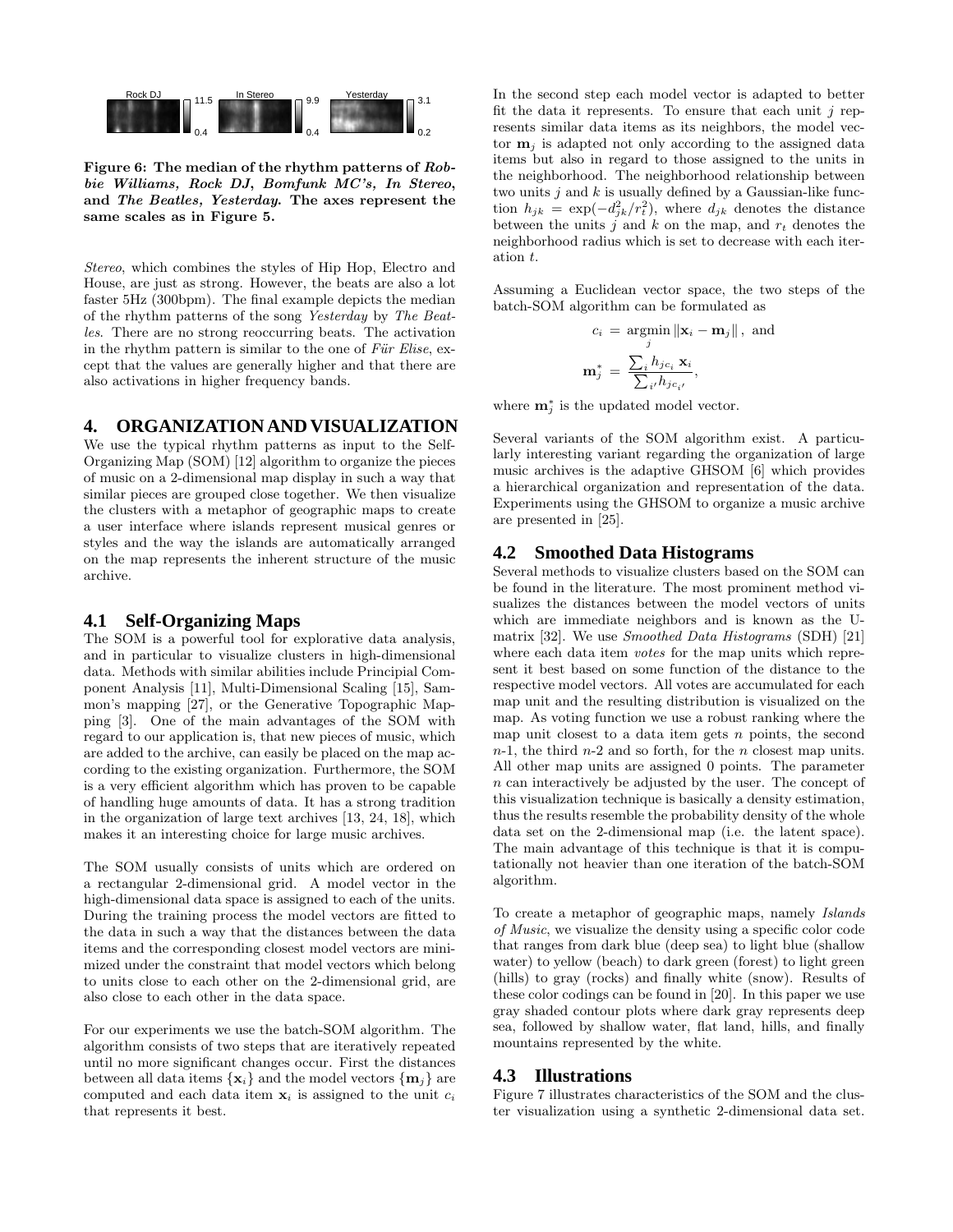

Figure 7: A simple demonstration of the SOM and SDH. From left to right, top to bottom the figures illustrate (a) the probability distribution in the 2 dimensional data space, (b) the sample drawn from this distribution, (c) the model vectors of the SOM in the data space, (d) the map units of the SOM in the visualization space with the clusters visualized using the SDH  $(n=3$  with spline interpolation). The model vectors and the map units of the SOM are represented by the nodes of the rectangular grid.

One important aspect of the SOM is the neighborhood preservation. Map units next to each other on the grid represent similar regions in the data space. Another important aspect is that the SOM defines a non-linear mapping from the data space to the 2-dimensional map. The distances between neighboring model vectors is not uniform, in particular, areas in the data space with a high density are represented in higher detail, thus by more model vectors than sparse areas.

The SDH is a straightforward approach to visualize the cluster structure of the data set. Map units which are in the centers of clusters are represented by peaks while map units located between clusters are represented as valleys or trenches.

#### **5. USER INTERFACE**

In the previous sections we presented the technical components of the Islands of Music system. In this section we will briefly discuss how the maps are intended to support the user to navigate through an archive and explore unknown but interesting pieces.

The geographic arrangement of the maps reflects the inherent hierarchical structure of genres and styles in an archive. On the highest level in the hierarchy larger genres are represented by continents and islands. These might be connected through land passages or might be completely isolated by the sea. On lower levels the structure is represented by mountains and hills, which can be connected through a ridge or separated by valleys. For example, in the experiments presented in the next section, less aggressive music without strong bass beats is represented by a larger continent. On the south-east end of this continent there are two mountains, one representing Classical music and the other representing music such as Yesterday from the Beatles and film music using orchestras.

To describe what type of music can be found in specific regions of the map we offer two approaches. The first is to use pieces known to the user as landmarks. Map areas are then described based on their similarity to known pieces. For example, if the user seeks music like Für Elise by Beethoven and this piece is located on the peak of a mountain, then this mountain is a good starting point for an explorative search. The main limitation of this approach is that large parts of the map might not contain any music familiar to the user, and thus lack a description. On the other hand, unknown pieces can easily become familiar - if the user listens to them.

The second approach is to use general labels to describe properties of the music. Similar techniques have been employed in the context of text-document archives [16, 22], where map areas are labeled with words summarizing the contents of the respective documents. Based on the rhythm patterns we extract attributes such as maximum fluctuation strength, strength of the bass, aggressiveness, how much low frequencies dominate the overall pattern, and the frequencies at which beats occur.

The maximum fluctuation strength is the highest value in the rhythm pattern. Pieces of music, which are dominated by strong beats, have very high values. Typical examples with high values include Electro and House music. Whereas, for example, Classic music has very low values. The bass is calculated as the sum of the values in the two lowest frequency bands (Bark 1-2) with a modulation frequency higher than 1Hz. The aggressiveness is measured as the ratio of the sum of values within Bark 3-20 and modulation frequencies below 0.5Hz compared to the sum of all. Generally, rhythm patterns which have strong vertical lines sound more aggressive. The domination of low frequencies is calculated as the ratio between the sum of the values in the highest and lowest 5 frequency bands.

Using these attributes, geographic landmarks such as mountains and hills can be labeled with descriptions which indicate what type of music can be found in the respective area. Details on the labeling of the Islands of Music can be found in [20]. Another alternative is to create a metaphor of weather charts. For example, areas with a strong bass are visualized as areas with high temperatures, while areas with low bass correspond to cooler regions. Hence, for example, the user can easily understand that the pieces are organized in such a manner that those with a strong bass are in the west and those with less bass in the east.

## **6. EXPERIMENTS**

In this section we briefly describe the results obtained from our experiments with a music collection consisting of 359 pieces with a total play length of 23 hours representing a broad spectrum of musical taste. A full list of all titles in the collection can be found in [20].

Figure 8 gives an overview of the collection. The trained SOM consists of  $14\times10$  map units and the clusters are visualized using the SDH  $(n=3$  with linear interpolation). Several clusters can be identified immediately. We will discuss the 6 labeled clusters in more detail.

Figure 9 shows simplified weather charts. With these it is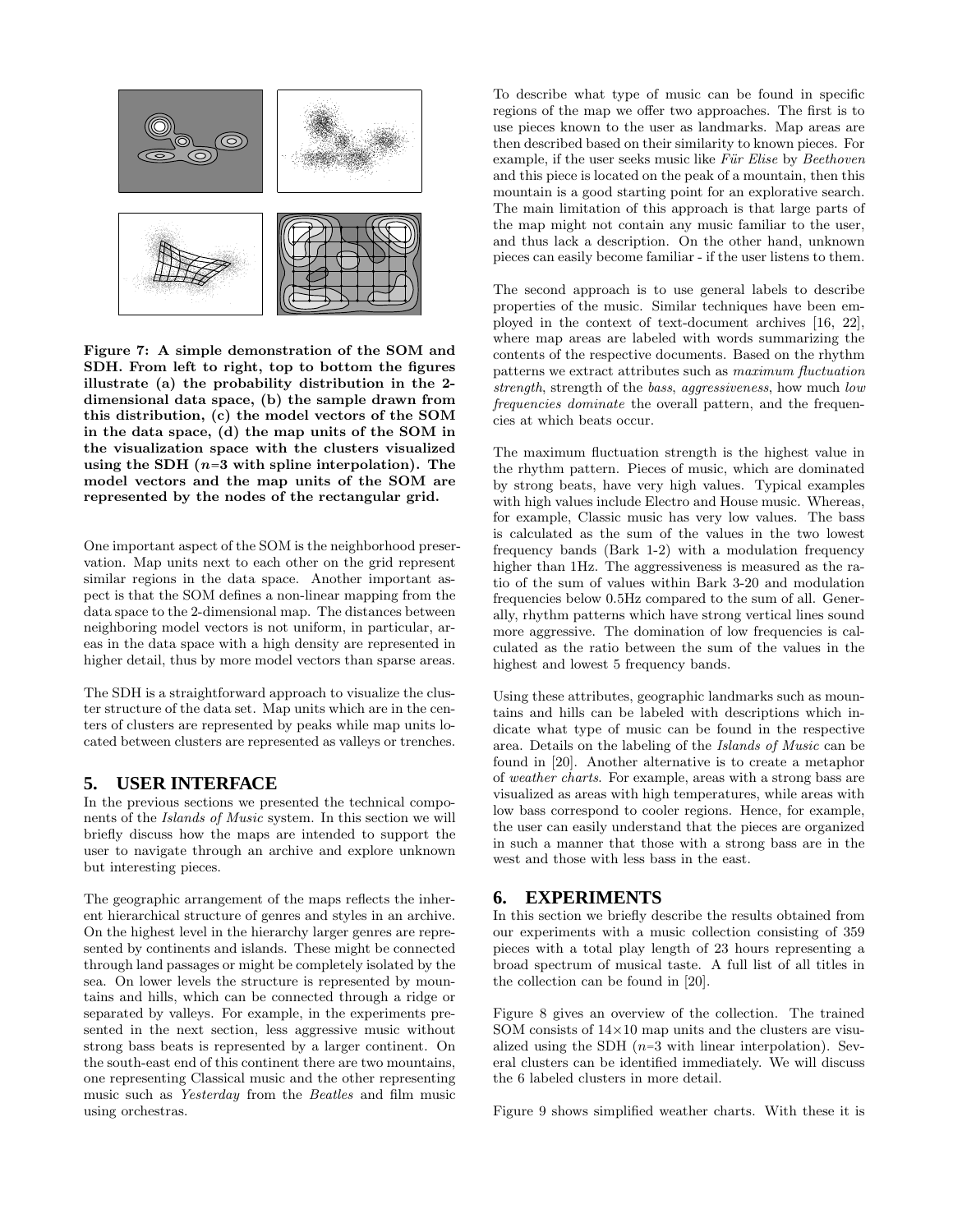

Figure 8: The visualization of the music collection consisting of 359 pieces of music trained on a SOM with  $14\times10$  map units. The rectangular boxes mark areas into which the subsequent figures zoom into. The islands labeled with numbers from 1 to 6 are discussed in more detail in the text.



Figure 9: Simplified weather charts. White indicates areas with high values while dark gray indicates low values. The charts represent from left to right, top to bottom the maximum fluctuation strength, bass, non-aggressiveness, and domination of low frequencies.

possible to obtain a first impression of the styles of music which can be found in specific areas. For example, music with strong bass can be found in the west, and in particular in the north-west. The bass is strongly correlated with the maximum fluctuation strength, i.e. pieces with very strong beats can also be found in the north-west, while pieces without strong beats nor bass are located in the south-east, together with non-aggressive pieces. Furthermore, the southeast is the main location of pieces where the lower frequencies are dominant. However, the north-west corner of the map also represents music where the low frequencies dominate. As we will see later, this is due to the strong bass contained in the pieces.

A close-up of Cluster 1 in Figure 8 is depicted in the north of the map in Figure 10. This island represents music with very strong beats, in particular several songs of the group



Figure 10: Close-up of Cluster 1 and 2 depicting  $3\times4$  map units.

Bomfunk MCs (bfmc) are located here but also songs with more moderate beats such as *Blue* by *Eiffel 65* (eiffel65blue) or Let's get loud by Jennifer Lopez (letsgetloud). All but three songs of Bomfunk MCs in the collection are located on the west side of this island. One exception is the piece Freestyler (center-bottom Figure 10) which has been the group's biggest hit so far. Freestyler differs from the other pieces by Bomfunk MCs as it is softer with more moderate beats and more emphasis on the melody. Other songs which can be found towards the east of the island are Around the World by ATC (aroundtheworld), and Together again by Janet Jackson (togetheragain) which both can be categorized as a Electronic/Dance. Around the island other songs are located which have stronger beats, for example towards the south-west, Bongo Bong by Mano Chao (bongobong) and Under the mango tree by Tim Tim (themangotree), both with male vocals, an exotic flair and similar instruments.

In the Figure 10 *Cluster 2* is depicted in the south-east. This island is dominated by pieces of the rock band Red Hot Chili Peppers (rhcp). All but few of the band's songs which are in the collection are located on this island. To the west of the island a piece is located which, at first does not appear to be similar, namely *Summertime* by *Sublime* (sl-summertime). This song is a crossover of styles such as Rock and Reggae but has a similar beat pattern as Freestyler. However, Summertime would make a good transition in a play-list starting with Electro/House and moving towards the style of Red Hot Chili Peppers which resembles a crossover of different styles such as Funk and Punk Rock, e.g. In Stereo, Freestyler, Summertime, Californication. Not illustrated in the close-up but also interesting is that just to the south of Summertime another song of Sublime can be found namely What I got.

A close-up of Cluster 3 is depicted in the south-west of Figure 11. This cluster is dominated by aggressive music such as the songs of the band Limp Bizkit (limp) which can be categorized as Rap-Rock. Other similar pieces are Freak on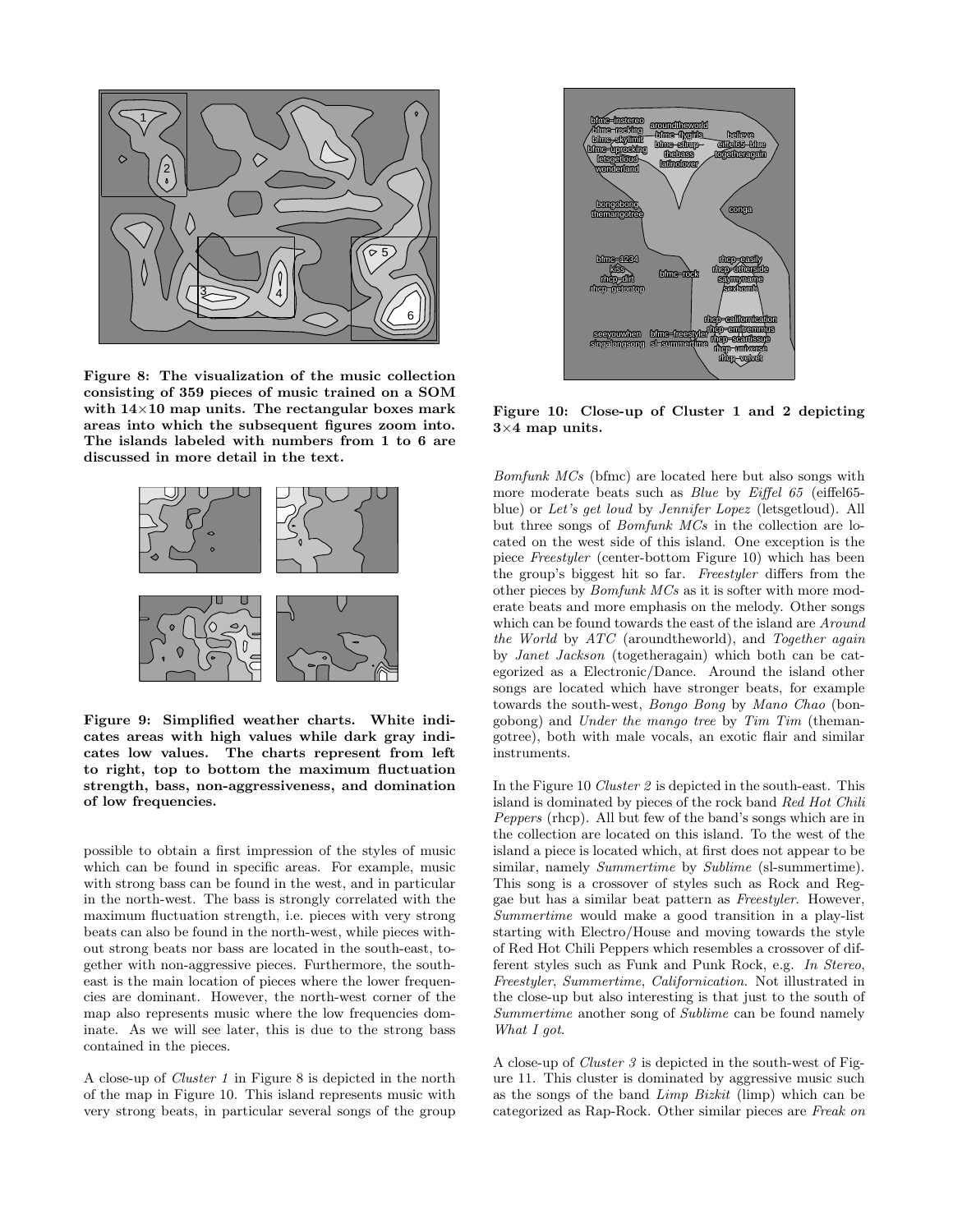

Figure 11: Close-up of Cluster 3 and 4 depicting  $4\times3$  map units.

a Leash by Korn (korn-freak), Dead Cell by Papa Roach (prdeadcell), or Kryptonite by 3 Doors Down (d3-kryptonite). In the north of this cluster, for example, the Punk Rock Song by Bad Religion (br-punkrock) can be found. To the west of this cluster, just beyond the borders of this close-up, several other songs by Limp Bizkit are located together with songs by Papa Roach and to the south-west Rock is dead by Marilyn Manson.

The pieces arranged around *Cluster*  $\ddot{4}$  are depicted in the east of Figure 11. Generally the pieces in Cluster 4 sound less aggressive than those in Cluster 3. However, those in the south of this cluster are closely related to those of Cluster 3, including pieces such as Wandering by Limp Bizkit (limpwandering), Binge by Papa Roach (pr-binge), and the two songs by Guano Apes (ga) which are a mixture of Punk Revival, Alternative Metal, and Alternative Pop/Rock. To the north of the cluster the songs Addict by K's Choice and Living in a Lie by Guano Appes are mapped next to each other. Living in a Lie deals with the end of a love story, and is dominated by a mood, which sounds very similar to the mood of Addict which deals with addiction and includes lines such as "I am falling" and "I am cold, alone". The other pieces in the north of the cluster are modern interpretations of classical pieces by Vanessa Mae (vm).

The final two clusters which we will describe in detail are depicted in Figure 12. Cluster 5 represents concert music and classical music used for films, including the well known Starwars theme (starwars), the theme of *Indiana Jones* (indy), and the end credits of Back to the Future III (future). However, there are also two pieces in this cluster which do not fit this style, namely Yesterday by the Beatles (yesterday) and Morning has broken by Cat Stevens (morningbroken).

Cluster 6 represents peaceful classical pieces such as  $F\ddot{u}r$ Elise by Beethoven (elise), Eine kleine Nachtmusik by Mozart (nachtmusik), Fremde Länder und Menschen by Schumann (kidscene), Air from Orchestral Suite  $\#3$  by Bach (air), and Trout Quintet by Schubert.

Although the results we obtained are generally very encouraging, we have come across some problems which point out



Figure 12: Close-up of Cluster 5 and 6 depicting  $3\times4$  map units.

the limitations of the approach. For example, the song Wild Wild West by Will Smith (wildwildwest) does not sound very similar to songs by Papa Roach or Limp Bizkit, however, they are located together in Cluster 3. Another problem in the same region is the song It's the end of the world by REM (rem-endoftheworld) which is located next to songs such as Freak on a Leash by Korn. Problems in different regions include, for example, Between Angles and Insect by Papa Roach (pr-angles) which is located in the south of the Cluster 5 which is definitely a poor match.

The main reason to these problems can be found in the feature extraction process. Although we analyze the dynamic behavior of the loudness in several frequency bands, we do not take the sound characteristics directly into account as could be done, for example, by analyzing the cepstrum which is a common technique in speech recognition. Another explanation is the simplified median approach. Many pieces usually consist of more than one typical rhythm pattern, combining these using the median can lead to a pattern which might be less typical for a piece than the individual ones.

For detailed evaluations the model vectors of the SOM can be visualized as depicted in Figure 13. As indicated by the weather charts the lowest fluctuation strength values are located in the south-east of the map and can be found in map unit  $(14,1)$ . It is interesting to note the similarity between the typical rhythm pattern of Für Elise (cf. Figure  $5(a)$ ) and this unit. On the other hand the unit (6,2) which represents Freak on a Leash is not a perfect match for its rhythm pattern as a comparison to Figure 5(b) reveals. In particular the vertical line at about 7Hz is emphasized stronger in Freak on a Leash than in its corresponding model vector. Note, that the highest fluctuation strength values of Freak on a Leash are around 4.2 while the model vector only covers the range up to 3. Generally, the model vectors are a good representation of the rhythm patterns contained in the collection, as each model vector represents the average of all pieces mapped to it.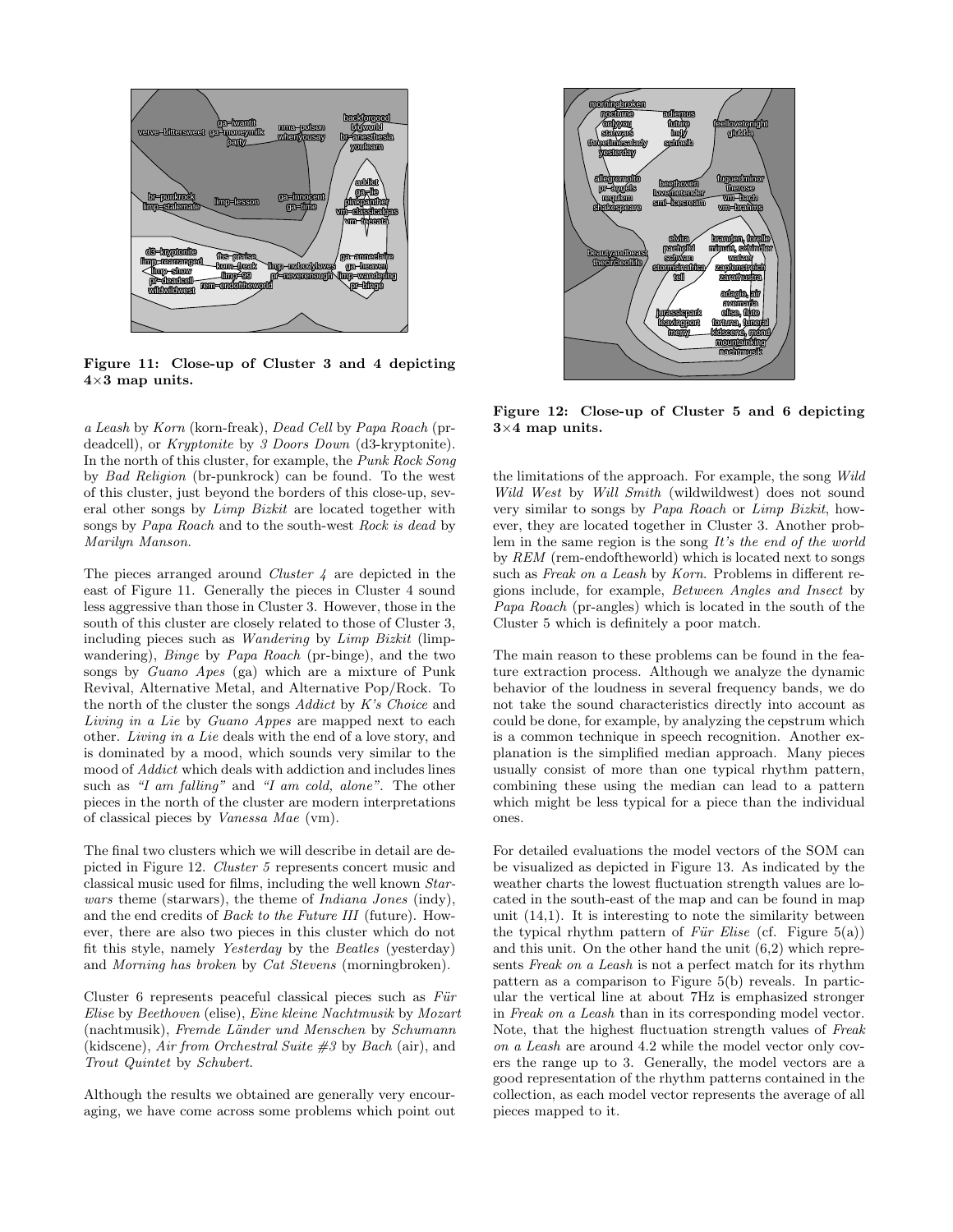

Figure 13: The model vectors of the  $14\times10$  music SOM. Each subplot represents the rhythm pattern of a specific model vector. The horizontal axis represents modulation frequencies from 0-10Hz the vertical axis represents the frequency bands Bark 1-20. The range depicted to the left of each subplot depicts the highest and lowest fluctuation strength value within the respective rhythm pattern. The gray shadings are adjusted so that black corresponds to the lowest and white to the highest value in each pattern.

On the web<sup>1</sup> we provide a demonstration and a Matlab<sup>®</sup> toolbox, including the functions used to conduct the experiments.

# **7. CONCLUSIONS**

We have presented a system for content-based organization and visualization of music archives. Given pieces of music in raw audio format a geographic map is created where islands represent musical genres or styles. The inherent structure of the music collection is reflected in the arrangement of the islands, mountains, and the sea. Islands of Music enable exploration of music archives based on sound similarities without relying on manual genre classification.

The most challenging part is to compute the perceived similarity of two pieces of music. We have presented a novel and straightforward approach focusing on rhythmic properties following psychoacoustic models. We evaluated our approach using a collection of 359 pieces of music and obtained encouraging results.

Future work will mainly deal with improving the feature extraction process. While low-level features seem to offer a simple but powerful way of describing the music, more abstract features are necessary to explain what the organization represents. Several alternatives to estimate the perceived similarity of music have been published recently (e.g. [30]) and a combination might yield superior results.

# **8. ACKNOWLEDGMENTS**

Part of this research has been carried out in the project Y99-INF, sponsored by the Austrian Federal Ministry of Education, Science and Culture (BMBWK) in the form of a START Research Prize. The BMBWK also provides financial support to the Austrian Research Institute for Artificial Intelligence. The authors wish to thank Simon Dixon, Markus Frühwirth, and Werner Göbel for valuable discussions and contributions.

# **9. REFERENCES**

- [1] D. Bainbridge, C. Nevill-Manning, H. Witten, L. Smith, and R. McNab. Towards a digital library of popular music. In Proc. ACM Conf. on Digital Libraries, pages 161–169, Berkeley, CA, 1999. ACM.
- [2] W. P. Birmingham, R. B. Dannenberg, G. H. Wakefield, M. Bartsch, D. Bykowski, D. Mazzoni, C. Meek, M. Mellody, and W. Rand. MUSART: Music retrieval via aural queries. In Int. Symposium on Music Information Retrieval (ISMIR), 2001.
- [3] C. M. Bishop, M. Svensén, and C. K. I. Williams. GTM: The Generative Topographic Mapping. Neural Computation, 10(1):215–234, 1998.
- [4] R. Bladon. Modeling the judgment of vowel quality differences. Journal of the Acoustical Society of America, 69:1414–1422, 1981.
- [5] R. B. Dannenberg, B. Thom, and D. Watson. A machine learning approach to musical style recognition. In Proc. Int. Computer Music Conf. (ICMC), pages 344–347, Thessaloniki, GR, 1997.
- [6] M. Dittenbach, D. Merkl, and A. Rauber. The Growing Hierarchical Self-Organizing Map. In Proc. Int. Joint Conf. on Neural Networks (IJCNN),

<sup>1</sup>http://www.oefai.at/˜elias/music